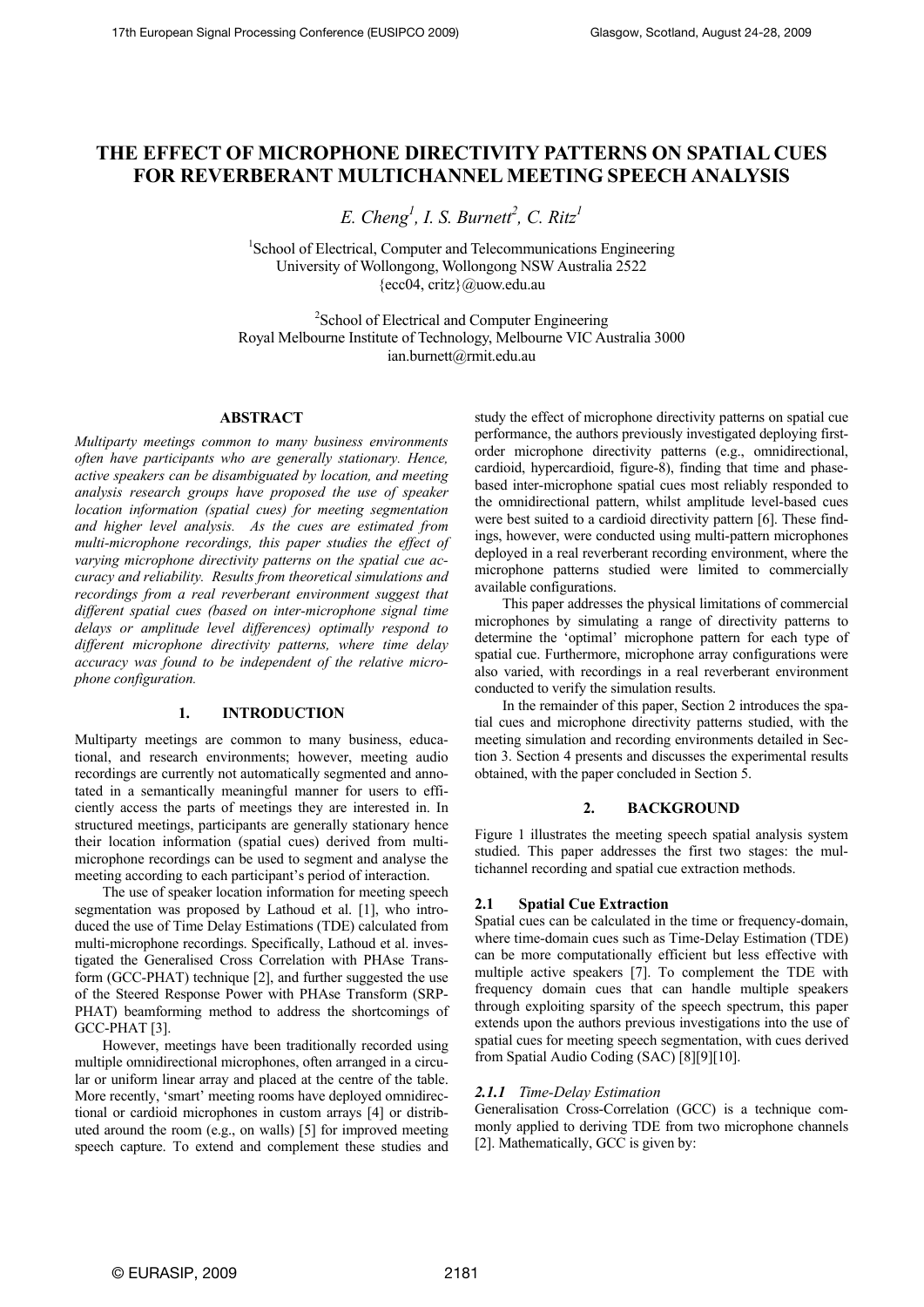

segmentation, localisation etc.

Microphone array

Figure 1 - Meeting spatial analysis paradigm

$$
\hat{G}_{X_1X_2}[k] = \frac{X_1[k] \cdot X_2^*[k]}{W[k]}
$$

where the Discrete Fourier Transform (DFT) of multichannel signals  $x[n]$  are denoted by  $X[k]$ , and the frequency-domain weighting function, *W*[*k*], is chosen depending on the signal and noise characteristics.

Using the Inverse Discrete Fourier Transform (IDFT), the phase correlation function is given by:

$$
\hat{R}_{12}[\tau] = \text{IDFT}(\hat{G}_{X_1X_2})
$$

The TDE,  $\hat{\tau}_{12}$ , is calculated as the maximum of:

$$
\hat{\tau}_{12} = \arg\max_{\tau} \hat{R}_{12}[\tau]
$$

To minimize erroneous TDE values, the search range of delays is constrained to an interval  $-D \leq \hat{\tau}_{12} \leq D$ , where *D* is generally determined by the physical arrangement of the microphones.

The frequency-domain weighting function, *W*[*k*], shown to be most robust to reverberant speech with low levels of noise is the PHAse Transform (PHAT), which leads to the GCC-PHAT technique [2]:

$$
W[k] = \begin{bmatrix} X_1[k] \cdot X_2^*[k] \end{bmatrix}
$$

#### *2.1.2 Spatial Audio Coding Cues*

Spatial Audio Coding (SAC) aims to efficiently encode and transmit multichannel audio e.g., 5.1 surround sound, and includes schemes such as Binaural Cue Coding (BCC) [8], Parametric Stereo Coding (PSC) [9], and MPEG Surround [10]. SAC techniques capture the perceptual spatial image of multichannel audio by extracting Inter-channel Level, Time or Phase Difference, and Correlation cues (ICLD, ICTD/IPD, and ICC respectively) during the analysis stage.

This paper studies the spatial cue that is common to all the coders of [8][9][10]: the level difference cue (ICLD). The time and phase-based cues from the spatial audio coders were not investigated due to their poor performance in representing spatial information, where time/phase-cues were subsequently omitted from the MPEG Surround standard [10].

Mathematically, the spectra  $X_{c,m}$  for each frame  $m$  and channel *c* are calculated using an *N*-point DFT.  $X_c$  (where *m* is omitted for brevity) are then decomposed into *B* frequency subbands with bandwidths matching the critical bands of human hearing [8]. The spatial cues are calculated for each channel pair *p*, in each subband *b*. Mathematically, the ICLD cue is extracted according to  $[8][9][10]$ , where  $A<sub>b</sub>$  are the subband boundaries with  $A_0 = 1$ :

$$
ICLD_{p}[b] = 10 \log_{10} \left( \frac{P_{2}[b]}{P_{1}[b]} \right); P_{c}[b] = \sum_{k=A_{b-1}}^{A_{b}-1} \left| X_{c}[k] \right|^{2}
$$



Figure 2 - Meeting recording setup



#### **2.2 Microphone Directivity**

At present, microphones are commercially available in limited directivity patterns, most commonly omnidirectional, cardioid, figure-8, hypercardioid, and superdirective e.g., shotgun. However, there have been few studies investigating which microphone directivity patterns are best suited to speech spatial analysis, and whether patterns 'in between' those commercially available are optimal for capturing speech location information.

Mathematically, the microphone directivity pattern is represented in the polar domain as [11]:

$$
A(\theta) = \alpha + (1 - \alpha)\cos(\theta)
$$

where  $\theta$  denotes the source azimuth as measured according to convention from the positive *x*-axis, and  $0 \le \alpha \le 1$  is the parameter controlling the directivity, where  $\alpha = 1$  is omnidirectional,  $\alpha = 0.5$  is cardioid, and  $\alpha = 0$  is figure-8.

To study microphone directivity patterns that are not easily commercially available, varying microphone directivity can be simulated as part of the microphone response in room acoustics modelling e.g., in the Allen and Berkeley image method [12] employed in this paper.

#### **3. MEETING RECORDINGS**

Figure 2 illustrates four loudspeakers placed around a  $3.625 \text{m} \times$ 2.41m room simulating a 'meeting' scenario. Recorded by four microphones placed at the centre of the room, a circular and offset line microphone array were evaluated to determine the effect of varying microphone array configuration (shown in Figure 3, the arrows depict the microphone orientations). The inter-microphone spacings were chosen in accordance to typical table-top meeting recording arrays [1][3] and large enough to obtain meaningful TDEs and inter-microphone level differ-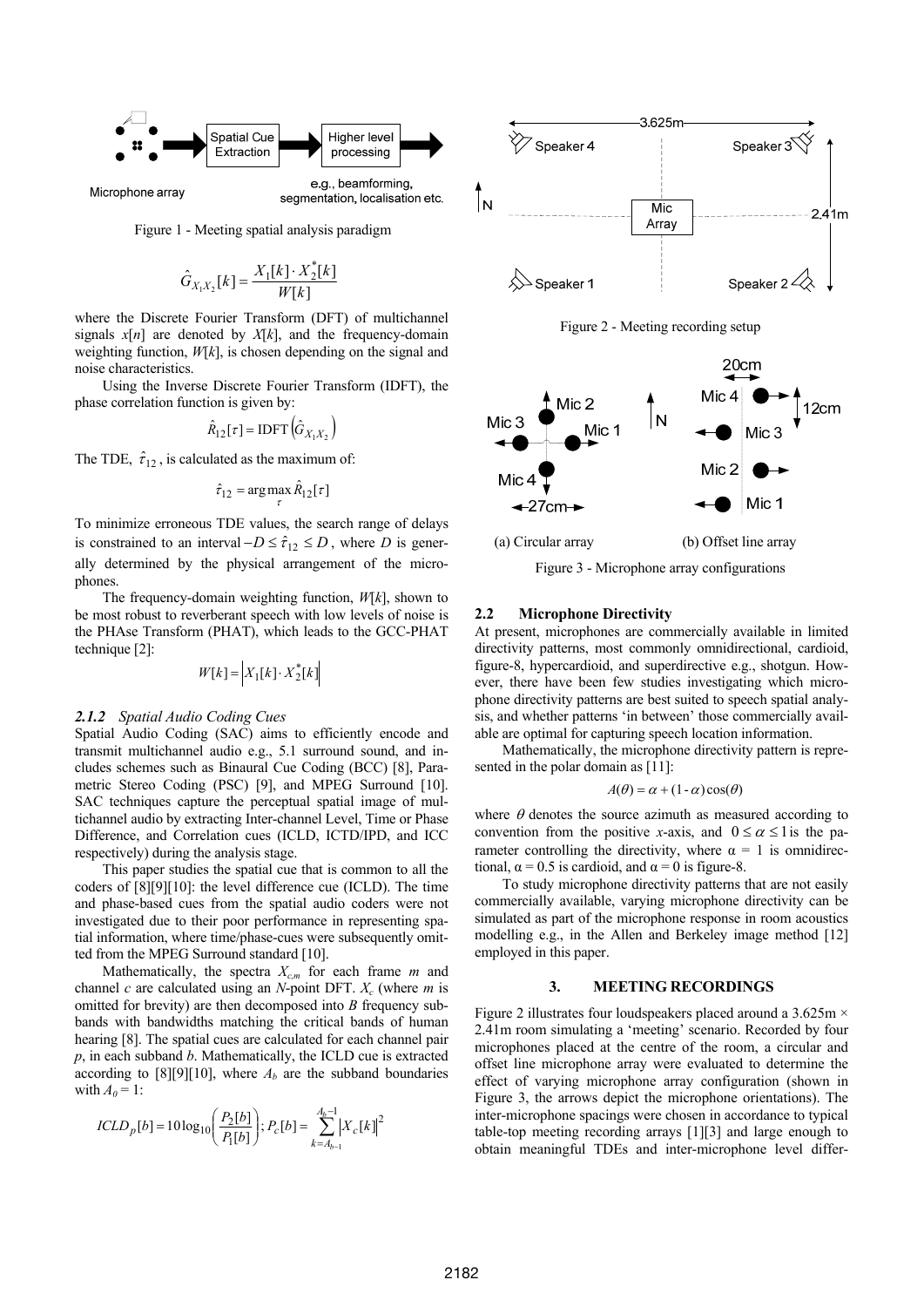

Figure 5 - Circular microphone array recordings results

ences. The offset line array configuration in Figure 3b was chosen to study a non-standard array configuration, where the more traditional uniform linear array returned similar results (not presented here for brevity).

The 'meeting' setup was theoretically modelled using Allen and Berkeley's image method [12], with reverberation times (RT60) varying from anechoic (RT60 = 0s) to RT60 = 0.5s. Real recordings were then conducted with four Genelec 1029A loudspeakers recorded with four Rode NT2A multipattern microphones (omnidirectional, cardioid, and figure-8). The reverberant room exhibited approx. RT60 = 300ms, which is typical of an office space.

Anechoically recorded speech from the Australian National Database of Spoken Languages (ANDOSL)<sup>1</sup> simulated speech from meeting participants. In turn, each loudspeaker played out one speech sentence (approx. 2s in duration), thus giving a 'meeting' of approx. 10s of non-overlapped speech in length. Recorded at 48kHz, microphone signals were downsampled to 16kHz for spatial cue extraction.

l

# **4. EXPERIMENTAL RESULTS**

For all experiments, frames were 50% overlapped and 32ms in length. To evaluate the effect of varying microphone directivity pattern on spatial cue performance, the following error measures were employed, with 95% confidence intervals shown:

• TDE Root mean squared error (RMSE), as calculated between the estimated value  $\hat{\tau}$  and the ground-truth  $\tau$  (since the microphone and loudspeaker positions are known). In the following, *N*, *M* and *P* are the total number of speakers, frames and microphone pairs, respectively:

RMSE = 
$$
\frac{1}{N} \sum_{n=1}^{N} \left( \frac{1}{M} \sum_{m=1}^{M} \left( \frac{1}{P} \sum_{p=1}^{P} \sqrt{(\tau_p(n, m) - \hat{\tau}_p(n, m))^2} \right) \right)
$$

• ICLD – Mean squared distance (MSD) between ICLD estimated between microphone pairs, where a large distance is preferred as it indicates that the pairs contain distinct information. In the following, *q* denotes the combinations of

ICLD pairs where *Q* is the total number of pairs,  $Q = \begin{bmatrix} 1 \\ 2 \end{bmatrix}$ : ⎟  $\binom{1}{2}$ ⎞  $=\begin{pmatrix} F \\ 2 \end{pmatrix}$ *P*

<sup>1</sup> http://newandosl.rsise.anu.edu.au/andosl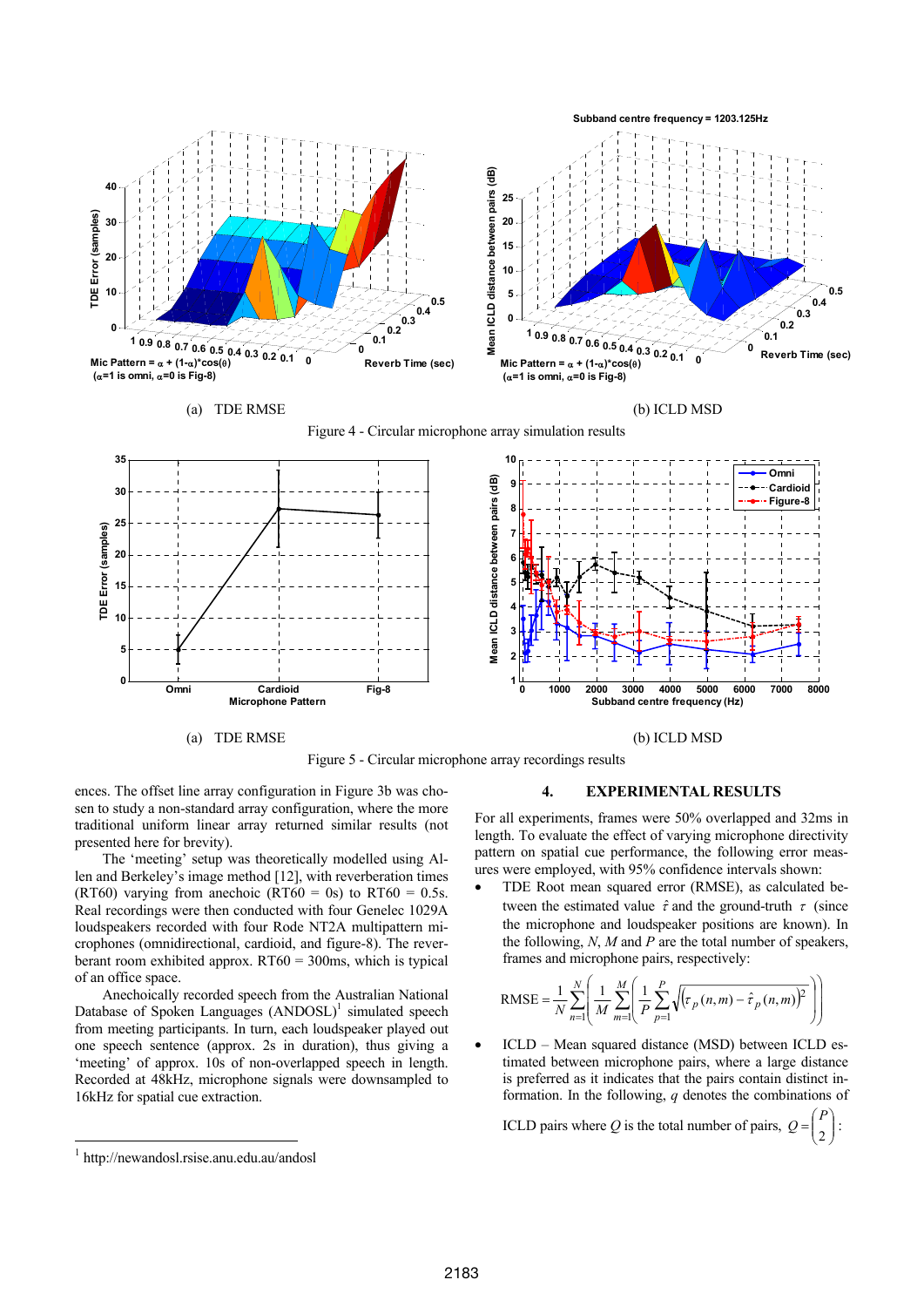





Figure 6 – Offset microphone line array simulation results



 $\sum_{n=1}^{\infty} \left| \frac{1}{M} \sum_{m=1}^{\infty} \left| \frac{1}{Q} \sum_{q=1}^{\infty} \sqrt{\left[ICLD_{q,1}(n,m) - ICLD_{q,2}(n,m)\right]^2} \right| \right|$  $\overline{\phantom{a}}$ ⎠ ⎞ ⎜ ⎝ ⎛  $\overline{a}$ ⎟ ⎠ ⎞  $\mathsf I$ ⎜ ⎝  $=\frac{1}{N}\sum_{n=1}^{N}\left(\frac{1}{N}\sum_{n=1}^{M}\left(\frac{1}{CLD_{a}}(n,m)-\frac{1}{N}\right)\right)$ *n M m Q*  $MSD = \frac{1}{N} \sum_{n=1}^{N} \left( \frac{1}{M} \sum_{m=1}^{M} \left( \frac{1}{Q} \sum_{q=1}^{Q} \sqrt{(ICLD_{q,1}(n,m) - ICLD_{q,2}(n,m))} \right)^2 \right)$ 

# **4.1 Circular Array Microphone Configuration**

Figure 4a shows the TDE RMSE from theoretical simulations, where it can clearly be seen that less directivity (i.e., higher  $\alpha$ ) yields lower TDE RMSE error, with the omnidirectional pattern exhibiting 0.4 sample error in anechoic conditions to 16.2 samples at RT60=0.5s. The RMSE is comparable for omnidirectional-type directivity patterns from  $0.6 \le \alpha \le 1$ , but performance significantly deteriorates with unidirectional and bidirectional patterns, where  $0 \le \alpha \le 0.5$ . Figure 4a clearly shows that unidirectional directivity leads to particularly erroneous TDEs at lower RT60, with the RMSE peaking at 27.5, 29.3 and 31.5 samples for  $\alpha = 0.4$ , 0.2 and 0.1, respectively. At RT60 > 0.4 for  $0.1 \le \alpha \le 0.5$ , however, the RMSE becomes comparable to the omnidirectional directivity patterns. In contrast, when  $\alpha = 0$ (figure-8 bidirectional pattern), errors decrease at low RT60 to 9.2 samples in anechoic conditions and monotonically increase to 38.1 samples at RT60 = 0.5s. The theoretical results and trends seen in Figure 4a are consistent with experimental findings [6][7] which attribute omnidirectional microphone directivity patterns to be best suited to TDE, due to the nature of cross-correlation calculations. Further, TDE by crosscorrelation methods can lead to erroneous results when the signals are dissimilar, which is the case with unidirectional patterns (in particular the cardioid, as it has no bidirectional component at all). The improved performance of unidirectional patterns at higher RT60 can be attributed to higher correlations found between microphone signals with the reverberant speech not present in anechoic conditions.

Figure 4b illustrates the ICLD MSD, where a larger distance indicates more useful spatial information between the microphone pairs. Although only the subband centred at approx. 1.2kHz is shown, similar trends were exhibited in other frequency subbands. It can be clearly seen from Figure 4b that unidirectional patterns give the greatest MSD between microphone pairs, peaking at 21.3dB at  $\alpha$  = 0.4, which is a cardioid pattern with a minimal bidirectional component. With increased reverberation, however, a larger bidirectional component yields higher distances, with the MSD reaching 17dB (at  $\alpha = 0.2$ , RT60 = 0.1s) and 13dB (at  $\alpha$  = 0.1, RT60 = 0.2s). These trends seen in Figure 4b are consistent with experimental findings [6]. and can be attributed to directional microphone characteristics minimising the signal amplitude corruption from reverberant speech components.